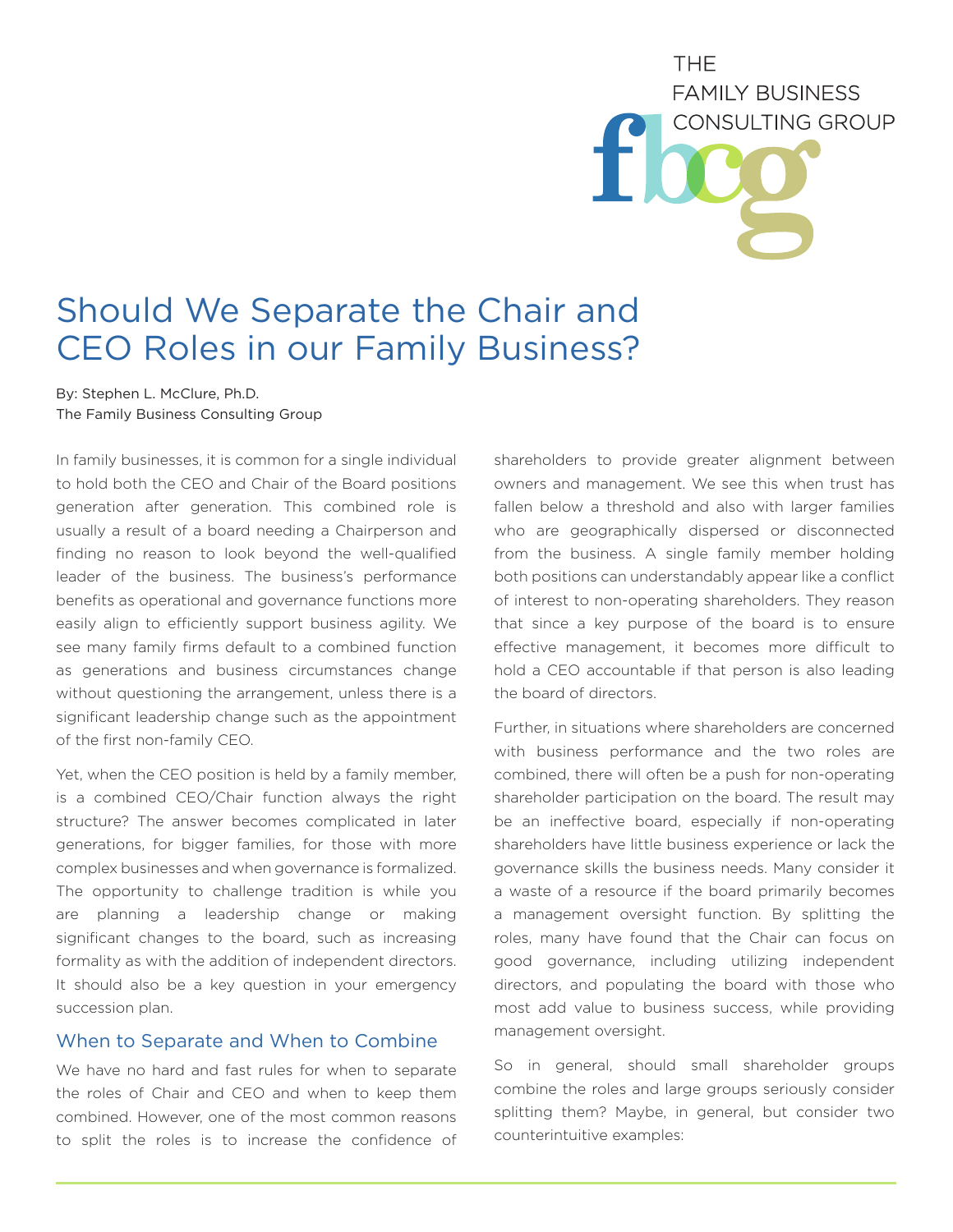### Case #1: The Team of Four Brothers

Atypically, the founder of a successful business built a board with independent directors. And more typically, he became Chairman while retaining the CEO role. Tradition continued when one of his four children was identified as the successor leader and was appointed President and the founder retained the Chairman/CEO title. The four siblings were thoughtful and envisioned their future board structure for the period after when their father transferred to them his controlling interest. Would the President adopt both the Chairman and CEO roles? Surprising many around them, the four brothers decided to transfer the Chair position from their father to a non-family, independent Chair.

Why? The brothers reasoned that separating the CEO and Chair in their generation would lessen the status differences already in place by one sibling owner as CEO, who would be the only brother to have a board seat. Further, they concluded a non-family, independent director Chair of the Board would make CEO oversight by the board more formal and allow the four brothers to be more equal as shareholders. Each brother owned a considerable percentage of the business and felt pressure to make it successful. They all benefited from CEO accountability to a board led by an independent Chair.

After several years, the brothers have not questioned their decision. They have a "bundle of sticks" team strength as shareholders and business operators. None are concerned about the balance of the board's influence versus shareholder influence, and they highly respect the value of independent objectivity from their board.

## Case #2: Moving from Third- to Fourth-Generation Cousins

Three generations of decidedly passive shareholders reaped strong dividends from great business results and a "trust us" inference from management. When many of the fourth generation emerged into their mid-30s, the business leadership was being passed on to a fourth-generation member at the same time. It became clear that the shareholders should not and would not remain passive if they were to continue as a unified and committed family-owned business.

The "operationally-oriented" board configuration dominated by family management members from the third generation would no longer be supported by the younger shareholders who desired more involvement. There was a strong movement to place non-operating shareholders on the board to oversee the new leader. After a long process involving research, communication and back and forth between the family managers and non-operating shareholders, they decided to keep the combined CEO/Chairman role in the fourth generation. It was also decided to not include outside shareholders on their board. Everyone was in full support.

Why? They reasoned that a small operationallyresponsive board had served them very well in the past with business results exceeding all industry benchmarks. Instead of adding shareholders to the board and encumbering management with oversightoriented directors, they opted for independent directors instead for strategic purposes, who would also provide sufficient oversight. Non-operating shareholders would be involved in the nominating and compensation committees of the board, but would not have seats. The CEO/Chair would keep the board and management aligned and retain their market responsiveness competitive advantage.

After several years, business results are still leading the industry. Over 40 shareholders personally know the three independent directors currently serving on their board and a very active family council keeps increasing the variety and options for shareholder engagement with the business.

#### What do These Cases Tell Us?

Following in the footsteps of a founder, most sibling business families tend to opt for a single CEO/Chair. However, the four sibling brothers most wanted a strong unified bond between themselves and they worried about their ability to do so if one brother was CEO, the Chairman and the only shareholder on the board. They also wanted objective input on key business decisions and strategy. They considered board membership inappropriate for the three who worked in the business and reported to their brother the CEO. Their decision to appoint an independent as Chair allowed them to keep their trust of one another high and to focus on their roles as a team of shareholders and managers in the business, and worry less about monitoring the CEO.